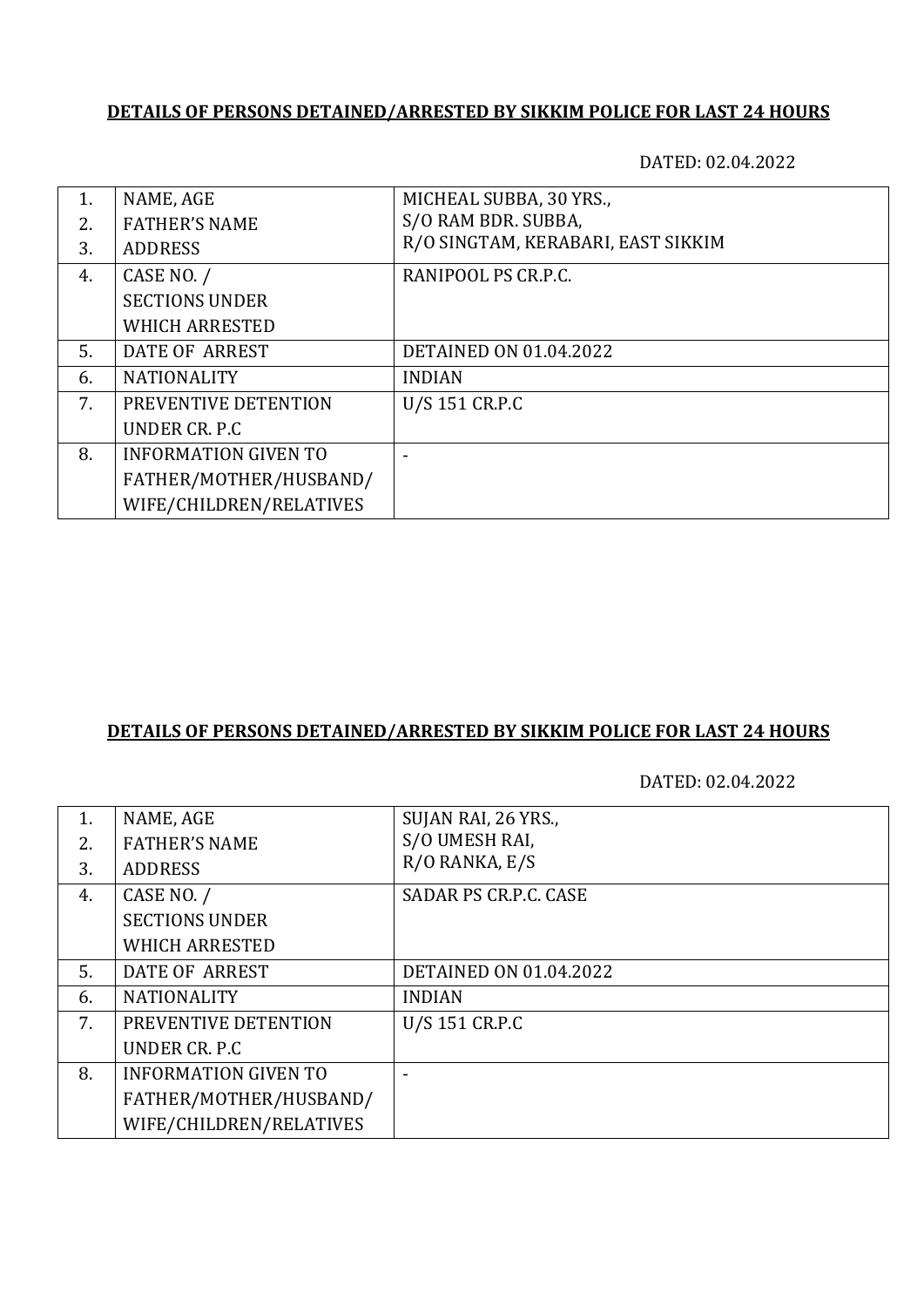# **DETAILS OF PERSONS DETAINED/ARRESTED BY SIKKIM POLICE FOR LAST 24 HOURS**

DATED: 02.04.2022

| 1. | NAME, AGE                   | (I) MOHAMUD AFROJ, 18 YRS.,     |
|----|-----------------------------|---------------------------------|
| 2. | <b>FATHER'S NAME</b>        | S/O FULMOHMOD,                  |
| 3. | <b>ADDRESS</b>              | R/O DPH, GANGTOK,               |
|    |                             | (II) KABIR UDDIN, 29 YRS.,      |
|    |                             | S/O SHIKIR UDDIN,               |
|    |                             | R/O KISHANGANJ, BIHAR,          |
|    |                             | A/P GANGTOK AND                 |
|    |                             | (III) DILIP KR. RAZAT, 35 YRS., |
|    |                             | S/O NANDKISHOR RAZAT,           |
|    |                             | R/O BIHAR,                      |
|    |                             | A/P GANGTOK (.)                 |
| 4. | CASE NO. /                  | SINGTAM PS CR.PC. CASE          |
|    | <b>SECTIONS UNDER</b>       |                                 |
|    | <b>WHICH ARRESTED</b>       |                                 |
| 5. | DATE OF ARREST              | <b>DETAINED ON 01.04.2022</b>   |
| 6. | <b>NATIONALITY</b>          | <b>INDIAN</b>                   |
| 7. | PREVENTIVE DETENTION        | U/S 41 CR. PC                   |
|    | UNDER CR. P.C.              |                                 |
| 8. | <b>INFORMATION GIVEN TO</b> |                                 |
|    | FATHER/MOTHER/HUSBAND/      |                                 |
|    | WIFE/CHILDREN/RELATIVES     |                                 |

### **DETAILS OF PERSONS DETAINED/ARRESTED BY SIKKIM POLICE FOR LAST 24 HOURS**

DATED: 02.04.2022

| 1. | NAME, AGE                   | KUMAR GOLAY TAMANG 50 YRS.,    |
|----|-----------------------------|--------------------------------|
| 2. | <b>FATHER'S NAME</b>        | S/O SONAM SING TAMANG          |
| 3. | <b>ADDRESS</b>              | R/O SINDULI NEPAL,             |
|    |                             | A/P DONAK MAMRING S/SIKKIM     |
| 4. | CASE NO. /                  | NAMCHI PS CASE FIR NO 19/2022, |
|    | <b>SECTIONS UNDER</b>       | DATED:01.04.2022,              |
|    | <b>WHICH ARRESTED</b>       | $U/S 376$ IPC (.)              |
| 5. | DATE OF ARREST              | <b>ARRESTED ON 01.04.2022</b>  |
| 6. | <b>NATIONALITY</b>          | <b>INDIAN</b>                  |
| 7. | PREVENTIVE DETENTION        |                                |
|    | UNDER CR. P.C.              |                                |
| 8. | <b>INFORMATION GIVEN TO</b> |                                |
|    | FATHER/MOTHER/HUSBAND/      |                                |
|    | WIFE/CHILDREN/RELATIVES     |                                |